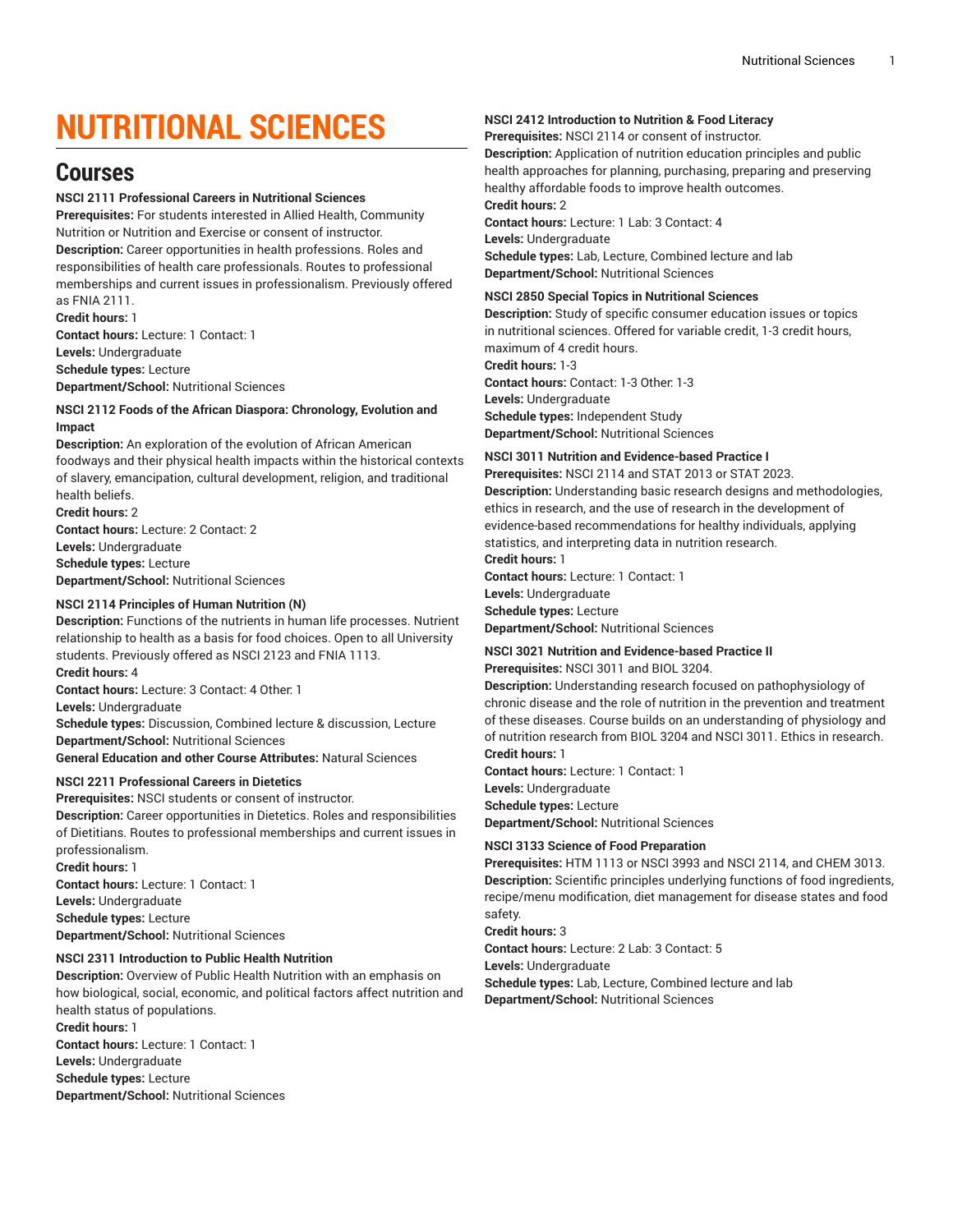## **NSCI 3223 Nutrition Across the Life Span**

**Prerequisites:** NSCI 2114 or equivalent.

**Description:** Nutritional needs and dietary concerns of individuals from conception through old age. Previously offered as NSCI 4223 and FNIA 4223.

**Credit hours:** 3

**Contact hours:** Lecture: 3 Contact: 3

**Levels:** Undergraduate **Schedule types:** Lecture

**Department/School:** Nutritional Sciences

#### **NSCI 3312 Nutrition Care Process**

**Prerequisites:** NSCI 2114 and NSCI 3223 and BIOL 3204, Option in DIET or consent of instructor.

**Description:** Familiarity and application of the Nutrition Care Process a systematic approach to providing quality nutrition care. The student will also be introduced to and be able to apply medical terminology in the Nutrition Care process.

**Credit hours:** 2 **Contact hours:** Lecture: 2 Contact: 2 **Levels:** Undergraduate **Schedule types:** Lecture

**Department/School:** Nutritional Sciences

#### **NSCI 3440 Nutritional Sciences Pre-Professional Experience**

**Prerequisites:** HS 1112 or HS 3112 (or concurrent).

**Description:** Student-arranged, instructor-approved, job shadowing, work or volunteer experience in professional settings related to the Nutritional Sciences option. Forty hours of experience required per credit hour. Offered for variable credit, 1-3 credit hours, maximum of 3 credit hours.

**Credit hours:** 1-3

**Contact hours:** Contact: 1-3 Other: 1-3 **Levels:** Undergraduate **Schedule types:** Independent Study

**Department/School:** Nutritional Sciences

# **NSCI 3543 Food and the Human Environment (IS)**

**Description:** Impact of the various factors that affect food availability, production, processing, distribution and consumption of food in the world. International cultures and foods. Challenges of and solutions to the world food crisis. Previously offered as FNIA 3543.

**Credit hours:** 3

**Contact hours:** Lecture: 3 Contact: 3

**Levels:** Undergraduate

**Schedule types:** Lecture

**Department/School:** Nutritional Sciences

**General Education and other Course Attributes:** International Dimension, Social & Behavioral Sciences

#### **NSCI 3733 Environmental Nutrition**

**Prerequisites:** NSCI 2114.

**Description:** Evidence-based examination of agricultural production, food systems, and sustainability on food, nutritional quality, and societal health, from harvest to health.

**Credit hours:** 3

**Contact hours:** Lecture: 3 Contact: 3 **Levels:** Undergraduate **Schedule types:** Lecture

**Department/School:** Nutritional Sciences

#### **NSCI 3813 Nutrition Assessment and Counseling Skills**

**Prerequisites:** NSCI 2114 and NSCI 3223 and HDFS 2113 and PSYC 1113; or consent of instructor.

**Description:** Theory and practice of counseling and interviewing skills as applied to nutrition counseling. Collection and interpretation of anthropometric, biochemical and dietary data necessary to determine nutritional status. Previously offered as NSCI 3812.

# **Credit hours:** 3

**Contact hours:** Lecture: 2 Lab: 2 Contact: 4

**Levels:** Undergraduate

**Schedule types:** Lab, Lecture, Combined lecture and lab **Department/School:** Nutritional Sciences

#### **NSCI 3993 Culinary Principles in Nutrition**

**Prerequisites:** Option in Dietetics or consent of instructor.

**Description:** Familiarity and application of techniques and theories of food preparation including use and selection of equipment, sanitation and quality controls.

**Credit hours:** 3

**Contact hours:** Lecture: 2 Lab: 3 Contact: 5

**Levels:** Undergraduate

**Schedule types:** Lab, Lecture, Combined lecture and lab **Department/School:** Nutritional Sciences

# **NSCI 4021 Nutrition and Evidence-based Practice III**

**Prerequisites:** NSCI 3011 and NSCI 3021.

**Description:** In-depth study of major controversial issues in the field of nutrition. Course builds on understanding of nutrition research from NSCI 3011 and 3021. Review and analysis of current research. Ethics in research.

**Credit hours:** 1

**Contact hours:** Lecture: 1 Contact: 1 **Levels:** Undergraduate **Schedule types:** Lecture **Department/School:** Nutritional Sciences

# **NSCI 4023 Nutrition in the Pathophysiology of Chronic Disease**

**Prerequisites:** NSCI 2114, NSCI 3011, NSCI 3223 and BIOL 3204. **Description:** Analysis of the role of dietary bioactive components in health maintenance and chronic disease prevention. Communication of evidence-based nutrition information to the public.

**Credit hours:** 3 **Contact hours:** Lecture: 3 Contact: 3 **Levels:** Undergraduate **Schedule types:** Lecture **Department/School:** Nutritional Sciences

#### **NSCI 4111 Professional Preparation for Careers in Dietetics**

**Prerequisites:** NSCI 4854 or concurrent, or consent of instructor. **Description:** Preparation of supervised practice applications and supporting documents. Options for professional credentials, graduate school, and careers. Professional issues in dietetics.

**Credit hours:** 1

**Contact hours:** Lecture: 1 Contact: 1 **Levels:** Undergraduate **Schedule types:** Lecture **Department/School:** Nutritional Sciences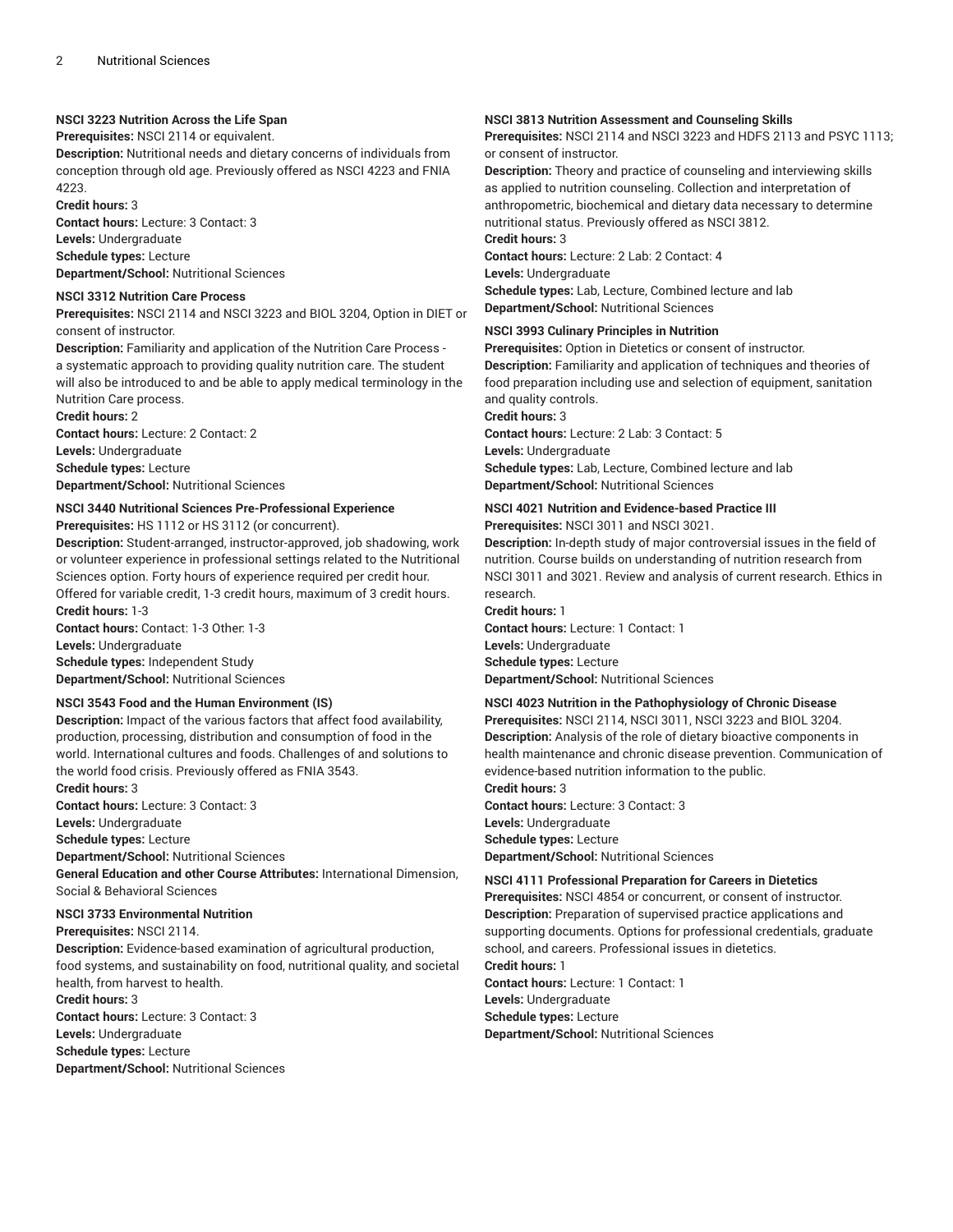# **NSCI 4123 Human Nutrition and Metabolism I**

**Prerequisites:** NSCI 2114 and CHEM 3013 or CHEM 3053 and BIOL 3204 or consent of instructor.

**Description:** Examine the chemical characteristics and functions of macronutrients; digestion, absorption, transport and metabolism of macronutrients; control of intermediary metabolism and metabolic pathways. No credit for students with degree credit in NSCI 5303. **Credit hours:** 3

**Contact hours:** Lecture: 3 Contact: 3 **Levels:** Undergraduate

**Schedule types:** Lecture

**Department/School:** Nutritional Sciences

#### **NSCI 4133 Nutrition for Exercise and Sport Prerequisites:** NSCI 2114.

**Description:** Application of principles of nutrient metabolism as they relate to physical activity, sport and health. Strongly recommend a background including NSCI 4123 and BIOC 3653. **Credit hours:** 3

**Contact hours:** Lecture: 3 Contact: 3 **Levels:** Undergraduate **Schedule types:** Lecture **Department/School:** Nutritional Sciences

# **NSCI 4143 Human Nutrition and Metabolism II**

**Prerequisites:** NSCI 4123 or consent of instructor.

**Description:** Chemical characteristics, absorption, transport, functions, requirements and health implications of vitamins and minerals. Discussion of phytochemicals and supplements in relation to health maintenance and disease prevention. No credit for students with degree credit in NSCI 5353.

**Credit hours:** 3 **Contact hours:** Lecture: 3 Contact: 3 **Levels:** Undergraduate **Schedule types:** Lecture **Department/School:** Nutritional Sciences

#### **NSCI 4331 Quantity Food Production Practicum**

**Prerequisites:** NSCI 2114; and NSCI 3993 or HTM 1113/HTM 1114. Restricted to NSCI majors.

**Description:** Observation and practice in real-life-quantity food production settings. Students will need immunizations, TB tests, and background checks completed before the semester of enrollment in the course. **Credit hours:** 1

**Contact hours:** Lab: 3 Contact: 3 **Levels:** Undergraduate **Schedule types:** Lab **Department/School:** Nutritional Sciences

#### **NSCI 4373 Principles of Nutrition Education and Behavior Change**

**Prerequisites:** NSCI 2114 and NSCI 3021 and NSCI 3223 or consent of instructor.

**Description:** Analysis of various methods, strategies, theories, resources and evaluation methods for nutrition education. Principles of behavior change and effective nutrition counseling. Overview of public health nutrition programs. Previously offered as FNIA 4373.

**Credit hours:** 3

**Contact hours:** Lecture: 3 Contact: 3

**Levels:** Undergraduate **Schedule types:** Lecture

**Department/School:** Nutritional Sciences

#### **NSCI 4573 Management in Dietetics**

**Prerequisites:** ACCT 2103 or ACCT 2003; and NSCI 3993 or HTM 1113 or HTM 1114.

**Description:** Management practices in the field of dietetics including program, clinical and food systems management. **Credit hours:** 3 **Contact hours:** Lecture: 3 Contact: 3 **Levels:** Undergraduate **Schedule types:** Lecture **Department/School:** Nutritional Sciences **Additional Fees:** Nutritional Sci Consummable fee of \$20 applies.

#### **NSCI 4632 Community Nutrition I**

**Prerequisites:** NSCI 2114 and NSCI 3223; or consent of instructor. **Description:** Application of nutrition epidemiological, environmental and program assessment practices in community nutrition settings. Field work required.

**Credit hours:** 2

**Contact hours:** Lecture: 2 Contact: 2 **Levels:** Undergraduate **Schedule types:** Lecture **Department/School:** Nutritional Sciences

#### **NSCI 4633 Community Nutrition II**

**Prerequisites:** NSCI 2114 and NSCI 3223 and NSCI 4632; or consent of instructor.

**Description:** Application of nutrition, education, communication and evaluation principles to planning and implementing community nutrition programs and services. Field work required.

**Credit hours:** 3

**Contact hours:** Lecture: 3 Contact: 3 **Levels:** Undergraduate

**Schedule types:** Lecture

**Department/School:** Nutritional Sciences

#### **NSCI 4643 Capstone for Nutritional Sciences**

**Prerequisites:** Senior standing in NSCI or consent of instructor. **Description:** Integration of the body of knowledge in nutritional sciences. Examination of the research basis for defining and solving critical issues. Oral and written reports.

**Credit hours:** 3 **Contact hours:** Lecture: 3 Contact: 3 **Levels:** Undergraduate **Schedule types:** Lecture **Department/School:** Nutritional Sciences

#### **NSCI 4850 Special Unit Studies in Nutritional Sciences**

**Description:** Special units of study in nutritional sciences. Offered for variable credit, 1-3 credit hours, maximum of 6 credit hours. **Credit hours:** 1-3 **Contact hours:** Contact: 1-3 Other: 1-3 **Levels:** Undergraduate **Schedule types:** Independent Study **Department/School:** Nutritional Sciences

#### **NSCI 4854 Medical Nutrition Therapy I**

**Prerequisites:** NSCI 3223 and NSCI 3813 and NSCI 4123 or concurrent enrollment. **Description:** Physiological and metabolic bases for dietary modifications in disease states. Previously offered as NSCI 4853. **Credit hours:** 4 **Contact hours:** Lecture: 4 Contact: 4 **Levels:** Undergraduate **Schedule types:** Lecture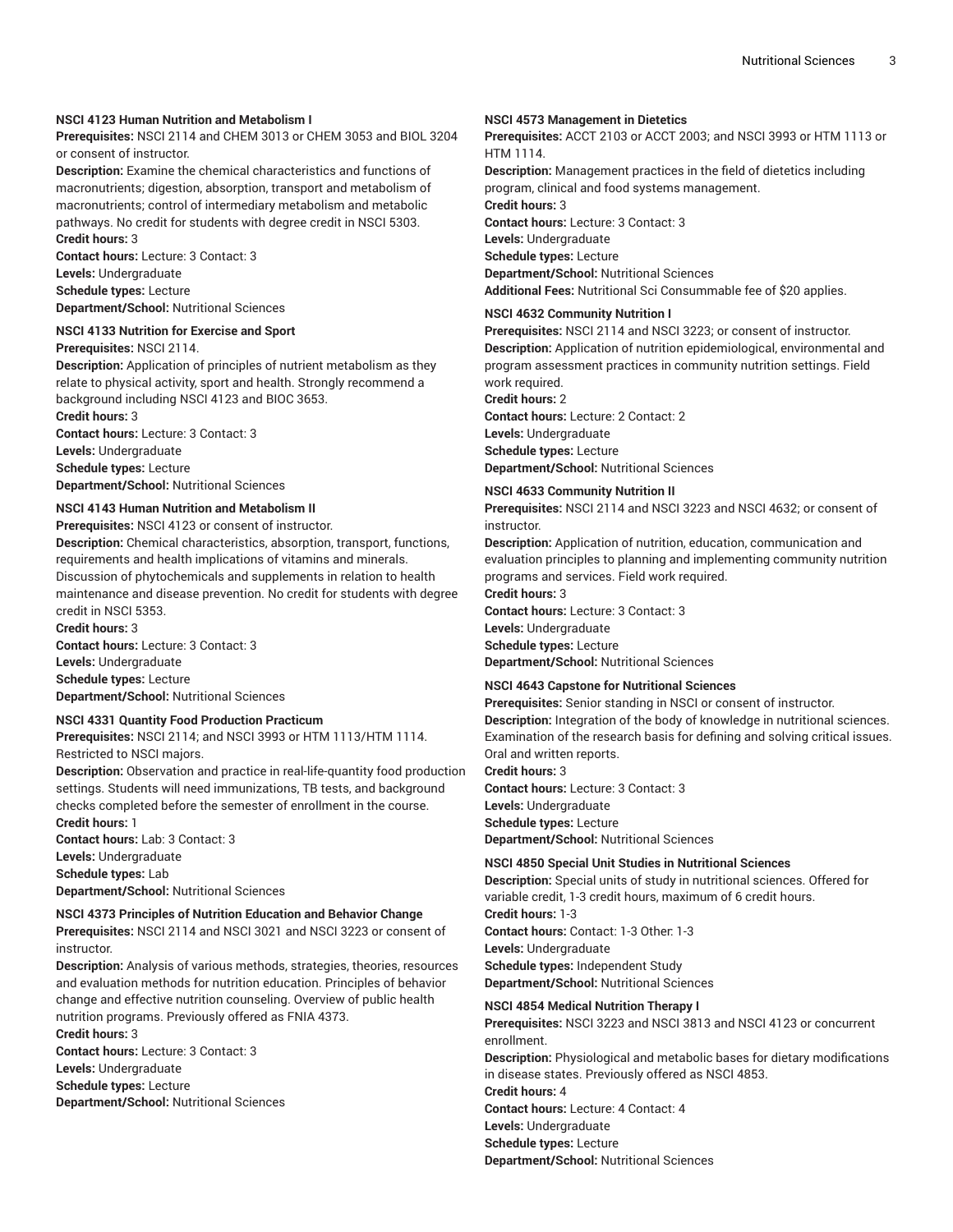#### **NSCI 4864 Medical Nutrition Therapy II**

**Prerequisites:** NSCI 4854.

**Description:** A continuation of NSCI 4854, Medical Nutrition Therapy I. Previously offered as NSCI 4863 and NSCI 4852.

**Credit hours:** 4

**Contact hours:** Lecture: 4 Contact: 4

**Levels:** Undergraduate

**Schedule types:** Lecture **Department/School:** Nutritional Sciences

#### **NSCI 4900 Honors Creative Component**

**Prerequisites:** College of Human Sciences Honors Program participation, senior standing.

**Description:** Guided creative component for students completing requirements for College Honors in College of Human Sciences. Thesis, creative project or report under the direction of a faculty member in the major area, with second faculty reader and oral exam. Offered for variable credit, 1-3 credit hours, maximum of 3 credit hours.

**Credit hours:** 1-3 **Contact hours:** Contact: 1-3 Other: 1-3 **Levels:** Undergraduate **Schedule types:** Independent Study **Department/School:** Nutritional Sciences **General Education and other Course Attributes:** Honors Credit

#### **NSCI 4913 Nutritional Epidemiology**

**Prerequisites:** Junior/Senior standing, STAT 2013 and HLTH 3723 and NSCI 2114, or consent of instructor.

**Description:** Assessing the impact of nutrition and physical activity on health outcomes from an epidemiological perspective. Attention will be given to understanding the spectrum of study designs, including their benefits and drawbacks, used to examine this relationship. **Credit hours:** 3

**Contact hours:** Lecture: 3 Contact: 3 **Levels:** Undergraduate **Schedule types:** Lecture **Department/School:** Nutritional Sciences

#### **NSCI 5000 Master's Thesis**

**Prerequisites:** Consent of adviser.

**Description:** Individual research and thesis that will fulfill the requirements for the master's degree. Offered for variable credit, 1-6 credit hours, maximum of 6 credit hours. **Credit hours:** 1-6 **Contact hours:** Contact: 1-6 Other: 1-6

**Levels:** Graduate **Schedule types:** Independent Study **Department/School:** Nutritional Sciences

#### **NSCI 5003 Diabetes Medical Nutrition Therapy**

**Prerequisites:** Admission to MS in Dietetics.

**Description:** An in-depth study of diabetes management with emphasis in nutrition care. Topics will include diabetes pathophysiology, clinical care guidelines, basic pharmacology, clinical nutrition education and counseling strategies, and nutrition care planning. Web-based instruction. **Credit hours:** 3

**Contact hours:** Lecture: 3 Contact: 3 **Levels:** Graduate **Schedule types:** Lecture

**Department/School:** Nutritional Sciences

# **NSCI 5011 Special Topics in Nutritional Sciences**

**Prerequisites:** NSCI graduate standing.

**Description:** Orientation to graduate study and research in nutritional sciences.

**Credit hours:** 1

**Contact hours:** Lecture: 1 Contact: 1 **Levels:** Graduate

**Schedule types:** Lecture

**Department/School:** Nutritional Sciences

#### **NSCI 5012 Public Policy Development in Food, Nutrition and Related Programs**

**Description:** Rationale underlying governmental programs in food and nutrition and human sciences and assessment of the effectiveness of the programs.

**Credit hours:** 2 **Contact hours:** Lecture: 2 Contact: 2 **Levels:** Graduate **Schedule types:** Lecture **Department/School:** Nutritional Sciences

#### **NSCI 5013 Financial Management and Cost Controls in Dietetics**

**Prerequisites:** Admission to Great Plains IDEA online MS in Dietetics or consent of instructor.

**Description:** An overview of accounting, cost controls, and financial management in food service. Special emphasis placed on understanding the topics and applying them to the theoretical and/or practical research for food service systems. Web-based instruction.

**Credit hours:** 3 **Contact hours:** Lecture: 3 Contact: 3 **Levels:** Graduate **Schedule types:** Lecture **Department/School:** Nutritional Sciences

# **NSCI 5023 Advanced Nutrition in the Pathophysiology of Chronic Disease**

**Prerequisites:** NSCI 2114, NSCI 3011, NSCI 3223 and BIOL 3204. **Description:** In-depth study of the pathophysiology of chronic diseases and the role of dietary bioactive components in health maintenance and disease prevention.

**Credit hours:** 3 **Contact hours:** Lecture: 3 Contact: 3 **Levels:** Graduate **Schedule types:** Lecture **Department/School:** Nutritional Sciences

#### **NSCI 5033 Macronutrients in Human Nutrition**

**Prerequisites:** Biochemistry and advanced human nutrition/metabolism, or consent of instructor. **Description:** Characteristics, biological roles, digestion, absorption, transport and metabolism of the macronutrients. Previously offered as NSCI 6023. **Credit hours:** 3 **Contact hours:** Lecture: 3 Contact: 3 **Levels:** Graduate **Schedule types:** Lecture **Department/School:** Nutritional Sciences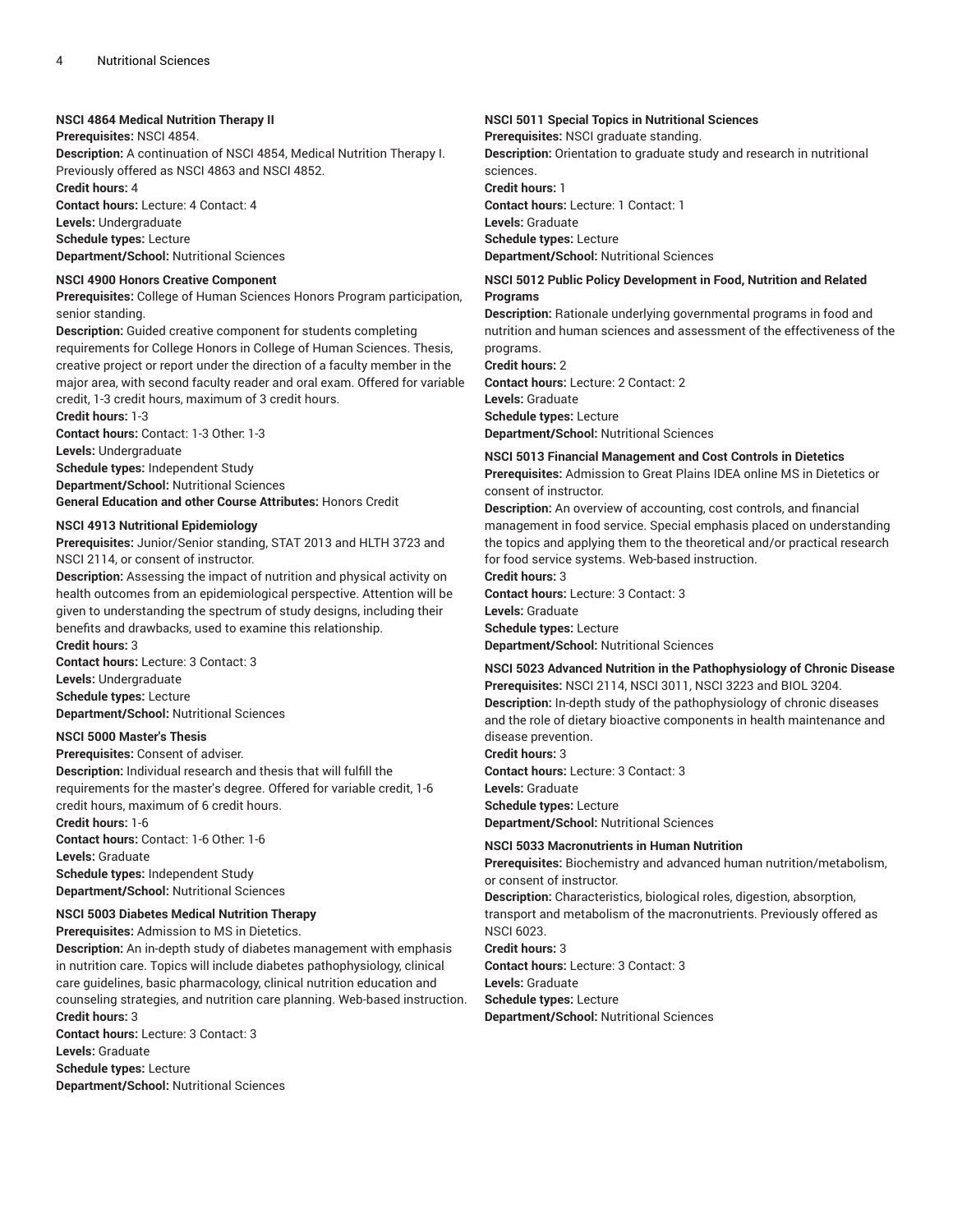# **NSCI 5043 Micronutrients in Human Nutrition**

**Prerequisites:** NSCI 5033 or consent of instructor.

**Description:** In-depth study of vitamins and minerals and their interrelationships in metabolism. Previously offered as NSCI 6123. **Credit hours:** 3

**Contact hours:** Lecture: 3 Contact: 3 **Levels:** Graduate **Schedule types:** Lecture

**Department/School:** Nutritional Sciences

#### **NSCI 5053 Functional Foods for Chronic Disease Prevention**

**Prerequisites:** Admission to Great Plains IDEA MS in Dietetics or consent of instructor.

**Description:** Integrate and evaluate the regulatory principles, food science, nutrient science and nutritional metabolism for the development of functional foods, nutraceuticals, and dietary supplements for chronic disease prevention. Web-based instruction.

**Credit hours:** 3 **Contact hours:** Lecture: 3 Contact: 3

**Levels:** Graduate

**Schedule types:** Lecture

**Department/School:** Nutritional Sciences

# **NSCI 5063 Food Culture**

**Prerequisites:** Admission to MS in Dietetics.

**Description:** Survey of topics that affect how we perceive food in the modern world. Students examine food as a badge of cultural identity, a focus of media scrutiny and promotion, a symbol of religion, and a driver of technology.

**Credit hours:** 3

**Contact hours:** Lecture: 3 Contact: 3 **Levels:** Graduate **Schedule types:** Lecture **Department/School:** Nutritional Sciences

#### **NSCI 5073 Nutrition Therapy for Eating Disorders**

**Prerequisites:** Admission to Great Plans IDEA MS in Dietetics. Medical Nutrition Therapy or consent of instructor.

**Description:** Study of eating disorders management and nutrition care. Topics will include eating disorders medical complications, clinical care guidelines, basic pharmacology, clinical nutrition education, nutrition care planning, psychology of eating disorders, team collaboration, and therapeutic modalities for nutrition counseling. Web-based instruction. **Credit hours:** 3

**Contact hours:** Lecture: 3 Contact: 3 **Levels:** Graduate **Schedule types:** Lecture **Department/School:** Nutritional Sciences

#### **NSCI 5103 Grant Writing for the Professional**

**Prerequisites:** Admission to the Great Plains IDEA online MS in Dietetics or consent of instructor.

**Description:** Grant proposal preparation experience including written critique of proposals and budget planning. Designed for the working professional. Web-based instruction.

**Credit hours:** 3

**Contact hours:** Lecture: 3 Contact: 3

**Levels:** Graduate

**Schedule types:** Lecture

**Department/School:** Nutritional Sciences

#### **NSCI 5123 Research Methods in Nutritional Sciences**

**Prerequisites:** STAT 5013 or REMS 5953.

**Description:** Basic components of the research process and application of research methods to nutritional sciences.

**Credit hours:** 3

**Contact hours:** Lecture: 3 Contact: 3 **Levels:** Graduate **Schedule types:** Lecture

**Department/School:** Nutritional Sciences

# **NSCI 5133 Advanced Nutrition for Exercise and Sport**

**Prerequisites:** Intro nutrition and biochemistry or consent of instructor. **Description:** Advanced study of nutrition and metabolism relating to physical activity, sports and health.

**Credit hours:** 3

**Contact hours:** Lecture: 3 Contact: 3

**Levels:** Graduate

**Schedule types:** Lecture

**Department/School:** Nutritional Sciences

#### **NSCI 5203 Nutrition in Wellness**

**Prerequisites:** Admission to the Great Plains IDEA online MS in Dietetics or consent of instructor.

**Description:** Wellness promotion through nutrition. Nutritional risk and protective factors will be examined as they relate to public health and individual nutrition. Web-based instruction.

**Credit hours:** 3

**Contact hours:** Lecture: 3 Contact: 3

**Levels:** Graduate

**Schedule types:** Lecture

**Department/School:** Nutritional Sciences

#### **NSCI 5210 Contemporary Issues in Food Service**

**Prerequisites:** Admission to the Great Plains IDEA online MS in Dietetics program or consent of instructor.

**Description:** Contemporary issues in food service in dietetics; formulation of innovative solutions and processes to enhance effectiveness in the work place. Previously offered as NSCI 5211. Offered for variable credit, 3-9 credit hours, maximum of 9 credit hours.

**Credit hours:** 3-9 **Contact hours:** Contact: 3-9 Other: 3-9 **Levels:** Graduate **Schedule types:** Independent Study **Department/School:** Nutritional Sciences

#### **NSCI 5213 Entrepreneurship in Food Service and Dietetics**

**Prerequisites:** Admission to Great Plains IDEA online MS in Dietetics. **Description:** An overview of entrepreneurship, characteristics of entrepreneurs and small business development within the context of food service and dietetics. Web-based instruction. **Credit hours:** 3 **Contact hours:** Lecture: 3 Contact: 3 **Levels:** Graduate **Schedule types:** Lecture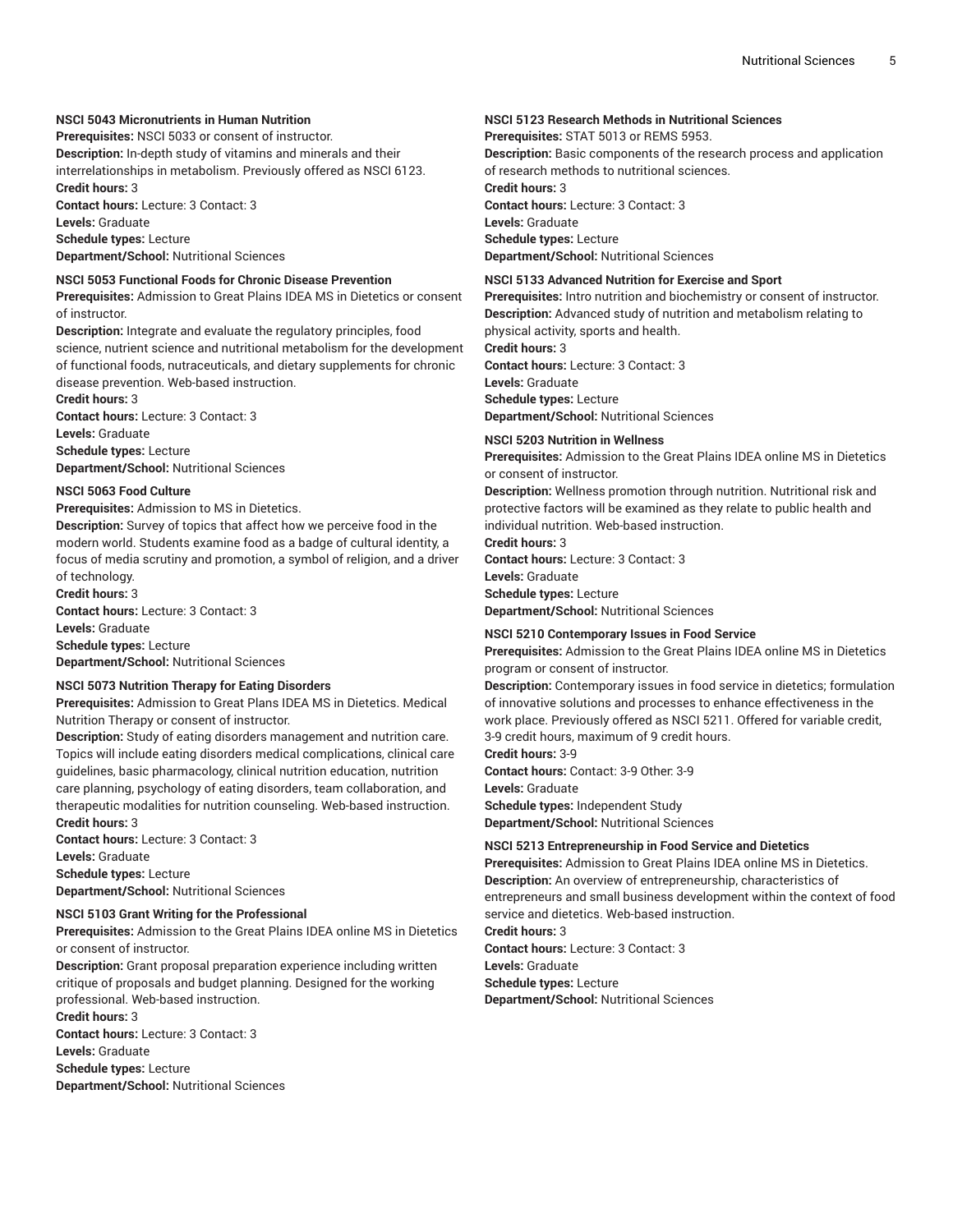# **NSCI 5223 Advanced Nutrition Across the Life Span**

**Prerequisites:** Admission to the Great Plains IDEA online MS in Dietetics. **Description:** Examination of the influence of normal physiological stresses on nutritional needs throughout the life span. Web-based instruction.

**Credit hours:** 3 **Contact hours:** Lecture: 3 Contact: 3 **Levels:** Graduate **Schedule types:** Lecture **Department/School:** Nutritional Sciences

#### **NSCI 5240 Contemporary Issues in Nutrition**

**Prerequisites:** Enrolled in Great Plains IDEA online MS in Dietetics. **Description:** Contemporary issues in nutrition. Web-based instruction. Offered for variable credit, 3-9 credit hours, maximum of 9 credit hours.

**Credit hours:** 3-9 **Contact hours:** Contact: 3-9 Other: 3-9 **Levels:** Graduate **Schedule types:** Independent Study **Department/School:** Nutritional Sciences

#### **NSCI 5303 Human Nutrition and Metabolism I**

**Prerequisites:** Introductory nutrition, organic chemistry, physiology or consent of instructor.

**Description:** Examine the chemical characteristics and functions of macronutrients; digestion, absorption, transport and metabolism of macronutrients; control of intermediary metabolism and metabolic pathways. No credit for students with degree credit in NSCI 4123. **Credit hours:** 3

**Contact hours:** Lecture: 3 Contact: 3 **Levels:** Graduate **Schedule types:** Lecture

**Department/School:** Nutritional Sciences

# **NSCI 5313 Dietary and Herbal Supplements**

**Prerequisites:** Introductory nutrition and human physiology; or consent of instructor.

**Description:** Explore the safety and efficacy of botanical/herbal and dietary supplements in health applications including dietary supplementation in the prevention and treatment of chronic disease. **Credit hours:** 3

**Contact hours:** Lecture: 3 Contact: 3

**Levels:** Graduate

**Schedule types:** Lecture **Department/School:** Nutritional Sciences

# **NSCI 5323 Nutrition and Physical Activity in Aging**

**Description:** Basic physiological changes during aging and their impact in health and disease. Successful aging with emphasis on physical activity and nutrition. Practical application to community settings. Web-based instruction.

**Credit hours:** 3 **Contact hours:** Lecture: 3 Contact: 3 **Levels:** Graduate **Schedule types:** Lecture **Department/School:** Nutritional Sciences

#### **NSCI 5353 Human Nutrition and Metabolism II**

**Prerequisites:** Introductory nutrition, organic chemistry, biochemistry and physiology.

**Description:** Chemical characteristics, absorption, transport, functions, requirements and health implications of vitamins and minerals. Discussion of phytochemicals and supplements in relation to health maintenance and disease prevention. No credit for students with degree credit in NSCI 4143.

**Credit hours:** 3 **Contact hours:** Lecture: 3 Contact: 3 **Levels:** Graduate **Schedule types:** Lecture **Department/School:** Nutritional Sciences

# **NSCI 5363 Maternal and Child Nutrition**

**Prerequisites:** NSCI 2114 or equivalent.

**Description:** Nutritional needs and dietary concerns during pregnancy, lactation, infancy and childhood through puberty. Discussion of implications for nutrition intervention, family education and policy. **Credit hours:** 3 **Contact hours:** Lecture: 3 Contact: 3 **Levels:** Graduate

**Schedule types:** Lecture

**Department/School:** Nutritional Sciences

#### **NSCI 5373 Childhood Nutrition**

**Prerequisites:** Admission to MS in Dietetics.

**Description:** The physiological, biochemical, and nutritional aspects of disease processes relevant to infants and children up to 18 years of age. Discussion of medical nutrition therapy for a variety of medical conditions found in this population including inborn errors of metabolism, food hypersensitivity, obesity, and diseases of the major organ systems. **Credit hours:** 3

**Contact hours:** Lecture: 3 Contact: 3 **Levels:** Graduate **Schedule types:** Lecture **Department/School:** Nutritional Sciences

# **NSCI 5393 Nutrition and Aging**

**Prerequisites:** NSCI 2114 or equivalent.

**Description:** Nutritional needs, and dietary concerns of the elderly. Implications for food and nutrition programs, policies, research and education.

**Credit hours:** 3 **Contact hours:** Lecture: 3 Contact: 3 **Levels:** Graduate

**Schedule types:** Lecture **Department/School:** Nutritional Sciences

#### **NSCI 5412 Dietetic Internship Management Practicum**

**Prerequisites:** Acceptance as a dietetic intern.

**Description:** Supervised learning experiences in approved food service management for the achievement of performance requirements for entry level dietitians. Graded on a pass-fail basis. Previously offered as NSCI 5440.

**Credit hours:** 2 **Contact hours:** Contact: 2 Other: 2 **Levels:** Graduate **Schedule types:** Independent Study **Department/School:** Nutritional Sciences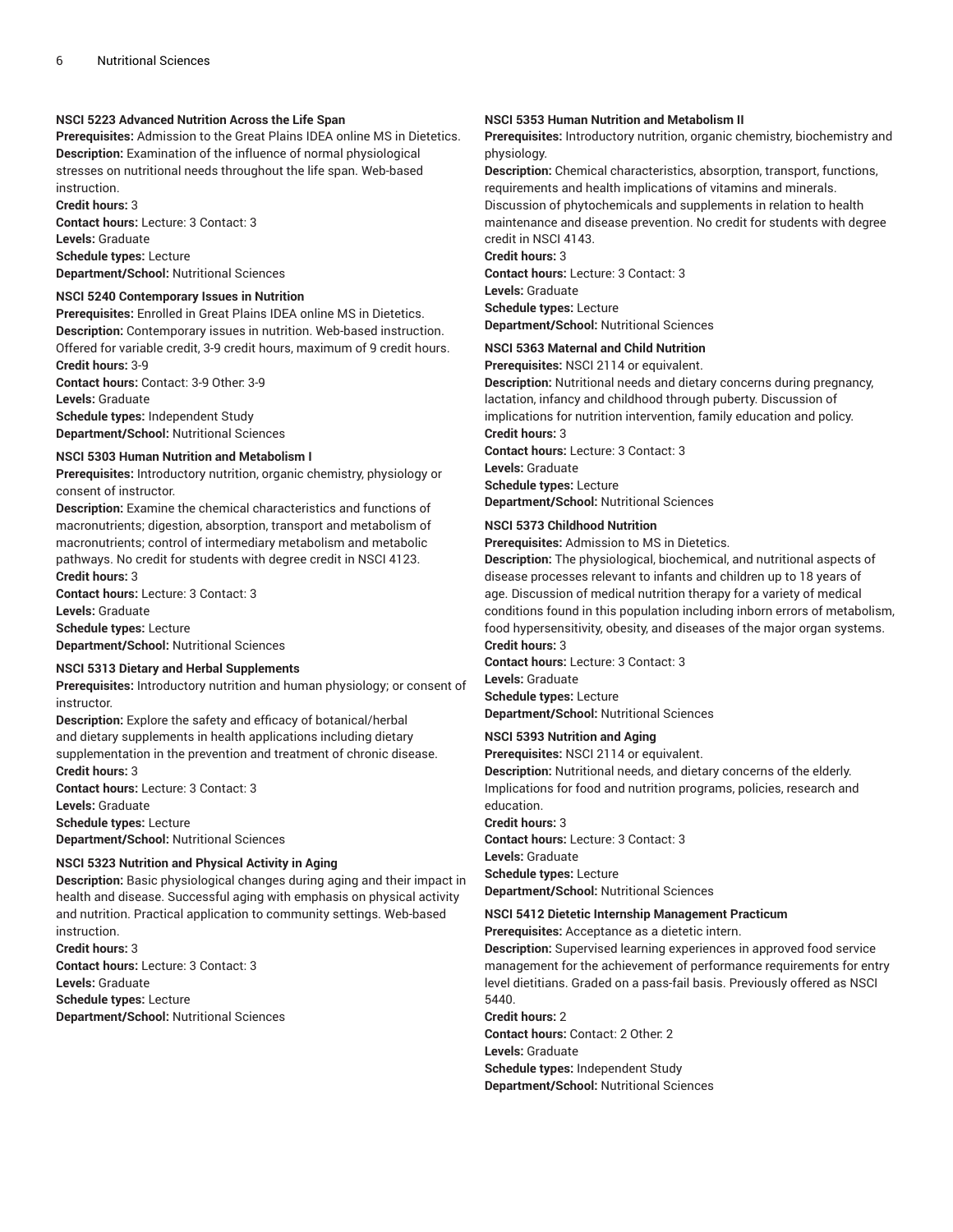## **NSCI 5422 Dietetic Internship Clinical Practicum**

**Prerequisites:** Acceptance as a dietetic intern.

**Description:** Supervised learning experiences in approved clinical for the achievement of performance requirements for entry level dietitians. Graded on a pass-fail basis.

**Credit hours:** 2 **Contact hours:** Contact: 2 Other: 2 **Levels:** Graduate **Schedule types:** Independent Study **Department/School:** Nutritional Sciences

#### **NSCI 5432 Dietetic Internship Community Nutrition Practicum**

**Prerequisites:** Acceptance as a dietetic intern.

**Description:** Supervised learning experiences in approved community nutrition settings for the achievement of performance requirements for entry level dietitians. Graded on a pass-fail basis.

**Credit hours:** 2 **Contact hours:** Contact: 2 Other: 2 **Levels:** Graduate **Schedule types:** Independent Study **Department/School:** Nutritional Sciences

#### **NSCI 5443 Nutrigenomics and Nutrigenetics**

**Prerequisites:** Consent of Instructor.

**Description:** Fundamental concepts of the ways in which nutrients regulate gene expression (nutrigenomics) and how an individual's genotype influences their nutrient requirements (nutrigenetics). Includes a focus on the role of lipids in nutritional genomics. **Credit hours:** 3

**Contact hours:** Lecture: 3 Contact: 3 **Levels:** Graduate **Schedule types:** Lecture **Department/School:** Nutritional Sciences

# **NSCI 5453 Nutrition and Health Disparities**

**Prerequisites:** Lifespan nutrition; or Consent of Instructor. **Description:** Examination of nutrition and health disparities in the U.S. Identification of sociocultural determinants of health and their influence on nutrition and health outcomes. Exploration of interdisciplinary strategies to reduce nutrition and health disparities. **Credit hours:** 3

**Contact hours:** Lecture: 3 Contact: 3 **Levels:** Graduate **Schedule types:** Lecture **Department/School:** Nutritional Sciences

#### **NSCI 5473 Pediatric Clinical Nutrition**

**Prerequisites:** Admission to Great Plains IDEA MS in Dietetics or consent of instructor.

**Description:** Examination of the physiological, biochemical and nutritional aspects of disease processes relevant to infants and children up to 18 years of age. Medical nutrition therapy for a variety of medical conditions found in this population including inborn errors of metabolism, food hypersensitivity, obesity and diseases of the major organ systems. Webbased instruction.

**Credit hours:** 3

**Contact hours:** Lecture: 3 Contact: 3 **Levels:** Graduate **Schedule types:** Lecture **Department/School:** Nutritional Sciences

#### **NSCI 5513 Public Health Nutrition**

**Prerequisites:** Admission to Great Plains IDEA MS in Dietetics or consent of Instructor.

**Description:** Information and activities related to public health nutrition with focus on how nutrition research, policies and programs impact populations. Web-based instruction.

**Credit hours:** 3

**Contact hours:** Lecture: 3 Contact: 3 **Levels:** Graduate

**Schedule types:** Lecture

**Department/School:** Nutritional Sciences

#### **NSCI 5543 Obesity Prevention Across the Lifespan**

**Prerequisites:** Introductory and lifespan nutrition; or consent of instructor.

**Description:** Obesity in the population from childhood to the adult age groups. Examination of the impact of obese conditions on disease development throughout the life span. Critical analysis of prevention efforts and interventions used in the behavioral and clinical management of overweight and obese individuals in community and clinical settings. **Credit hours:** 3

**Contact hours:** Lecture: 3 Contact: 3 **Levels:** Graduate **Schedule types:** Lecture **Department/School:** Nutritional Sciences

#### **NSCI 5553 Global Nutrition and Food Security**

**Description:** Advanced study of the magnitude, causes, and nature of hunger and under-nutrition in low income countries; emphasis on programs, policies and planning directed toward alleviating hunger and malnutrition.

**Credit hours:** 3

**Contact hours:** Lecture: 3 Contact: 3 **Levels:** Graduate **Schedule types:** Lecture **Department/School:** Nutritional Sciences

#### **NSCI 5563 Nutritional Assessment**

**Prerequisites:** Lifespan nutrition, human nutrition & metabolism, or equivalent.

**Description:** Dietary, physical, and biochemical assessment techniques and their application to patient or client nutritional status assessment in health care systems.

**Credit hours:** 3 **Contact hours:** Lecture: 3 Contact: 3 **Levels:** Graduate **Schedule types:** Lecture

**Department/School:** Nutritional Sciences

# **NSCI 5603 Statistical Methods in Dietetics**

**Prerequisites:** Admission to MS in Dietetics.

**Description:** The elementary tools that are commonly used in making statistical decisions in the field of dietetics. Understanding of data and the methods used to analyze such data particularly as it pertains to the dietetics profession. Web-based instruction.

**Credit hours:** 3

**Contact hours:** Lecture: 3 Contact: 3

**Levels:** Graduate

**Schedule types:** Lecture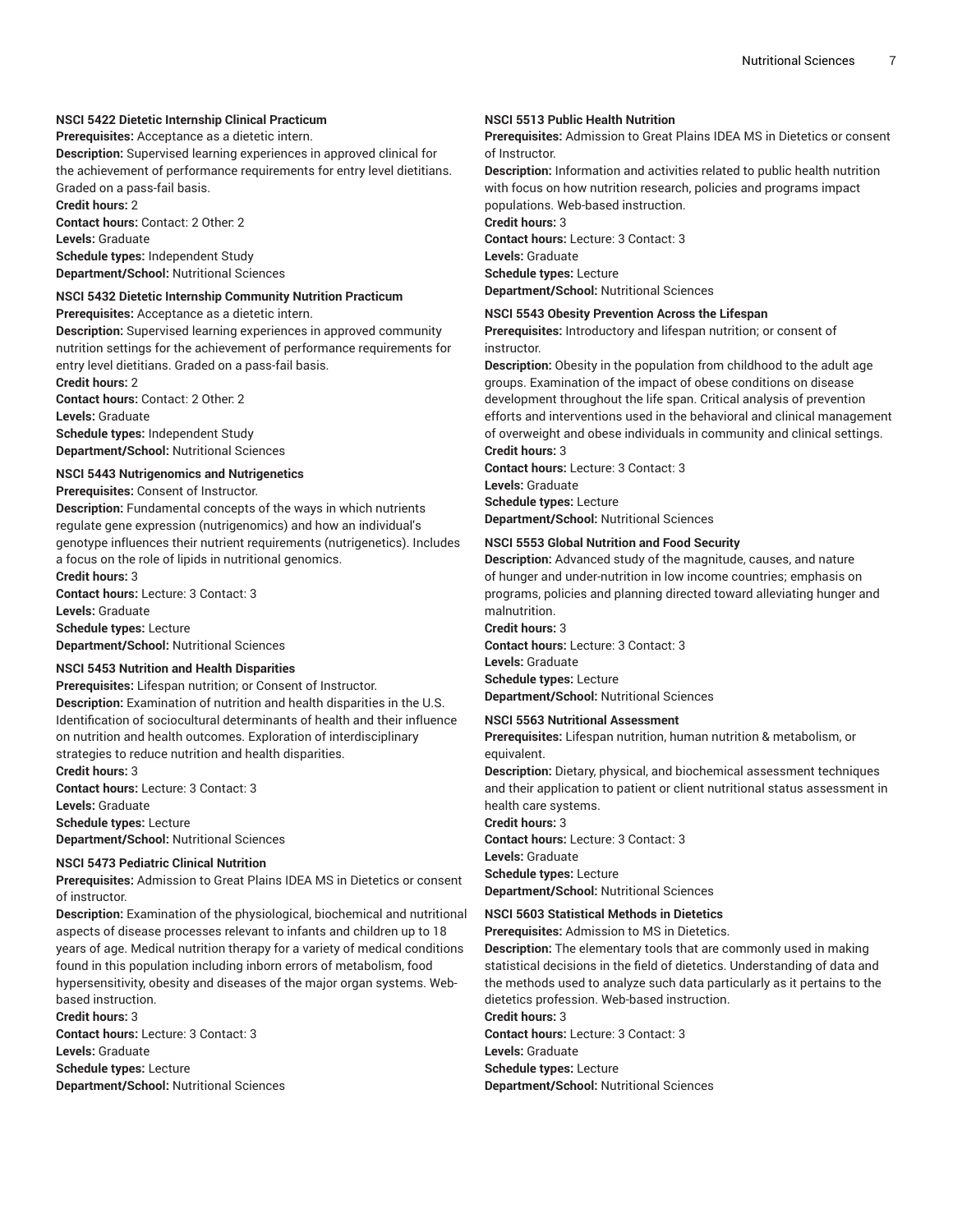#### **NSCI 5613 Advanced Nutrition Education and Counseling**

**Prerequisites:** Consent of instructor.

**Description:** Analysis of various learning and behavior change theories and application in nutrition education.

**Credit hours:** 3

**Contact hours:** Lecture: 3 Contact: 3 **Levels:** Graduate

**Schedule types:** Lecture

**Department/School:** Nutritional Sciences

# **NSCI 5643 Advanced Medical Nutrition Therapy**

**Prerequisites:** Admission to dietetic internship or consent of instructor. **Description:** Physiological and metabolic bases for nutritional support in disease.

**Credit hours:** 3 **Contact hours:** Lecture: 2 Lab: 3 Contact: 5 **Levels:** Graduate **Schedule types:** Lab, Lecture, Combined lecture and lab **Department/School:** Nutritional Sciences

#### **NSCI 5673 Human Resources**

**Prerequisites:** Admission to Great Plains IDEA online MS in Dietetics or consent of instructor.

**Description:** Future role, focus, practices and governance of human resources in health care.

**Credit hours:** 3

**Contact hours:** Lecture: 3 Contact: 3 **Levels:** Graduate **Schedule types:** Lecture **Department/School:** Nutritional Sciences

#### **NSCI 5683 Fundamentals of Leadership in Dietetics**

**Prerequisites:** Admission to Great Plains IDEA online MS in Dietetics or consent of instructor.

**Description:** Study of the key issues in the theory, research, and application of leadership within the context of dietetics practice. Includes defining leadership, understanding situational characteristics that facilitate/hinder effective leadership, understanding effective/ dysfunctional leadership, and gaining greater insight into one's own leadership style and functioning. Web-based instruction. **Credit hours:** 3

**Contact hours:** Lecture: 3 Contact: 3 **Levels:** Graduate **Schedule types:** Lecture **Department/School:** Nutritional Sciences

# **NSCI 5713 Advanced Community Nutrition**

**Prerequisites:** NSCI 2114, NSCI 3223 and NSCI 4733 or equivalent or consent of instructor.

**Description:** Current issues in community nutrition with emphasis on program development and evaluation of community nutrition programs. Analysis of the impact of economic, political, legislative and cultural diversity factors in the field of community nutrition.

**Credit hours:** 3 **Contact hours:** Lecture: 3 Contact: 3 **Levels:** Graduate **Schedule types:** Lecture **Department/School:** Nutritional Sciences

# **NSCI 5743 Advanced Laboratory Techniques in Nutritional Sciences**

**Prerequisites:** A course in biochemistry and a course in statistics. **Description:** An integrated lecture and laboratory course examining the basic theories and techniques used in experimental nutritional sciences. Application of a range of biochemical and molecular biological techniques as they are currently applied to modern biomedical research. **Credit hours:** 3

**Contact hours:** Lecture: 2 Lab: 2 Contact: 4 **Levels:** Graduate **Schedule types:** Lab, Lecture, Combined lecture and lab **Department/School:** Nutritional Sciences

#### **NSCI 5753 Health Care Administration**

**Prerequisites:** Admission to MS in Dietetics.

**Description:** Overview of U.S. and international health care systems. Administrative roles of health care professionals and how they affect patient health and health care delivery in various settings.

**Credit hours:** 3 **Contact hours:** Lecture: 3 Contact: 3

**Levels:** Graduate **Schedule types:** Lecture

**Department/School:** Nutritional Sciences

#### **NSCI 5843 Non-thesis Graduate Capstone**

**Prerequisites:** Final semester and consent of instructor.

**Description:** A guided course with a research paper and presentation that is the final requirement for graduate students in NSCI's Master of Science degree, non-thesis plan. Not recommended for students interested in pursuing a PhD. Graded on a pass-fail basis. Previously offered as NSCI 5840.

#### **Credit hours:** 3

**Contact hours:** Contact: 3 Other: 3 **Levels:** Graduate **Schedule types:** Independent Study **Department/School:** Nutritional Sciences

#### **NSCI 5870 Problems in Nutritional Science**

**Description:** Analysis of emerging problems and trends in nutritional sciences. Offered for variable credit, 1-4 credit hours, maximum of 6 credit hours.

**Credit hours:** 1-4 **Contact hours:** Contact: 1-4 Other: 1-4 **Levels:** Graduate **Schedule types:** Independent Study **Department/School:** Nutritional Sciences

# **NSCI 5913 Nutritional Epidemiology**

**Prerequisites:** HLTH 5323 or MPH 5323 or admission to NSCI graduate program, and Introductory Nutrition and Statistics, or consent of instructor.

**Description:** Assessing the impact of nutrition and physical activity on health outcomes from an epidemiological perspective. Attention will be given to understanding the spectrum of study designs, including their benefits and drawbacks, used to examine this relationship.

**Credit hours:** 3 **Contact hours:** Lecture: 3 Contact: 3 **Levels:** Graduate **Schedule types:** Lecture **Department/School:** Nutritional Sciences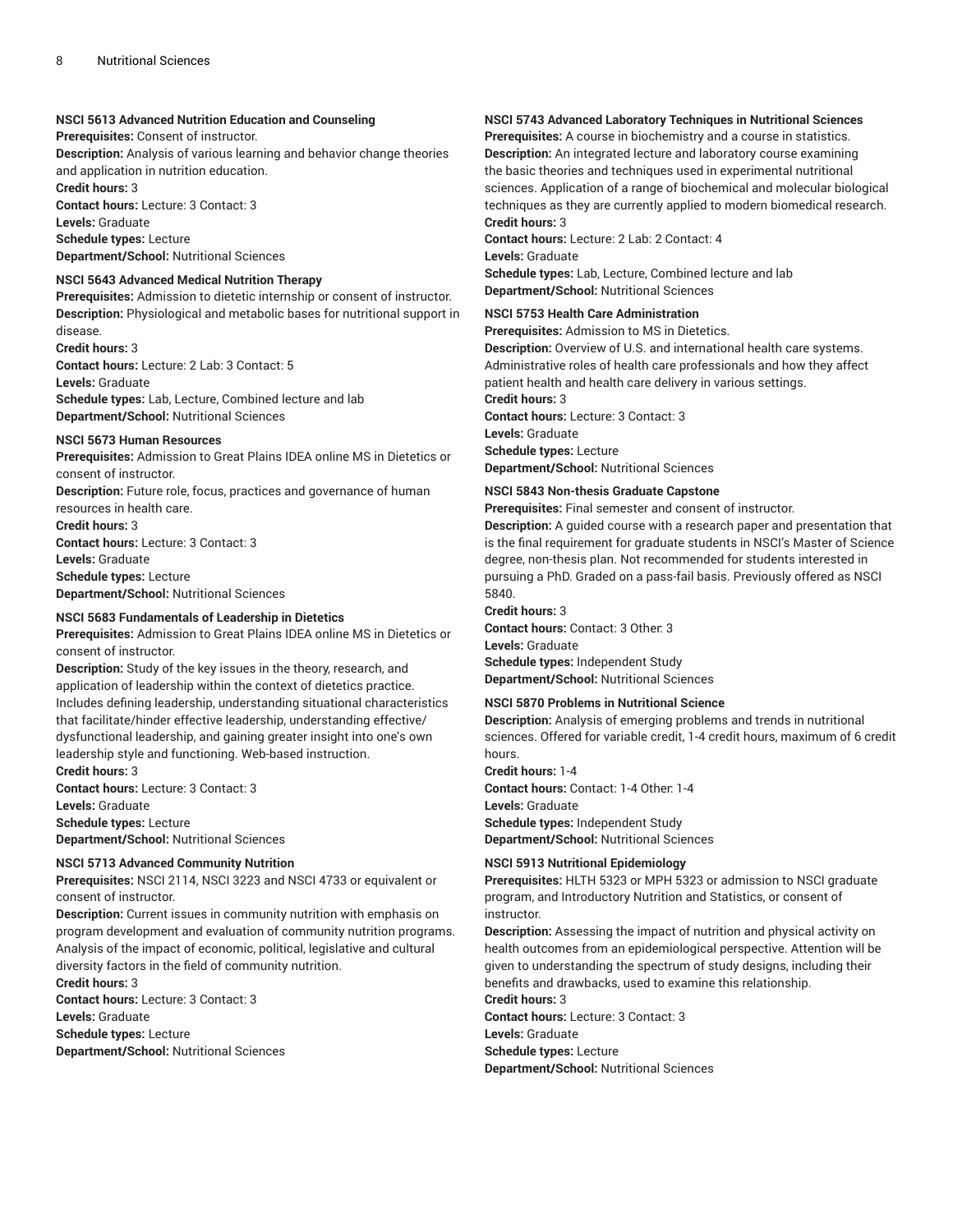# **NSCI 5960 Master's Seminar in Nutritional Sciences**

**Prerequisites:** NSCI graduate students.

**Description:** Individual and group seminars on current issues and research in nutritional sciences. Previously offered as NSCI 5961. Offered for fixed credit, 1 credit hour, maximum of 2 credit hours.

**Credit hours:** 1 **Contact hours:** Contact: 1 Other: 1 **Levels:** Graduate

**Schedule types:** Discussion

**Department/School:** Nutritional Sciences

#### **NSCI 5963 Environmental Scanning and Analysis**

**Prerequisites:** Admission to Great Plains IDEA online MS in Dietetics or consent of instructor.

**Description:** Discussion of changes in the economic, social, ethical, political, legal, technological, and ecological environments in which dietitians practice. Implications of these changes for education, practice and research within the field with particular emphasis on the healthcare industry. Web-based instruction.

**Credit hours:** 3 **Contact hours:** Lecture: 3 Contact: 3

**Levels:** Graduate **Schedule types:** Lecture

**Department/School:** Nutritional Sciences

#### **NSCI 6000 Doctoral Dissertation**

**Prerequisites:** Consent of major professor. **Description:** Offered for variable credit, 1-12 credit hours, maximum of 45 credit hours.

**Credit hours:** 1-12 **Contact hours:** Contact: 1-12 Other: 1-12 **Levels:** Graduate **Schedule types:** Independent Study **Department/School:** Nutritional Sciences

#### **NSCI 6022 Advanced Energy Metabolism**

**Prerequisites:** NSCI 5033 and NSCI 5043

**Description:** Critical discussion and directed study of current literature and concepts in the nutritional control of gene expression and regulation of energy homeostasis from the cellular to organismal level. **Credit hours:** 2

**Contact hours:** Lecture: 2 Contact: 2 **Levels:** Graduate **Schedule types:** Lecture **Department/School:** Nutritional Sciences

## **NSCI 6033 Phytochemicals**

**Prerequisites:** Advanced human nutrition/metabolism or consent of instructor.

**Description:** Identification of basic structural, functional and metabolic properties of phytochemicals (substances in plants that have been linked to reducing chronic disease). Special attention placed on health benefits and chronic disease risk reduction.

**Credit hours:** 3 **Contact hours:** Lecture: 3 Contact: 3 **Levels:** Graduate **Schedule types:** Lecture **Department/School:** Nutritional Sciences

#### **NSCI 6223 Nutrition in Immunology**

**Prerequisites:** NSCI 5043 or consent of instructor.

**Description:** Principles and issues related to nutrition and immunology. Impact of nutrients and nutritional status on integrity of the immune system.

**Credit hours:** 3 **Contact hours:** Lecture: 3 Contact: 3 **Levels:** Graduate **Schedule types:** Lecture **Department/School:** Nutritional Sciences

#### **NSCI 6243 Nutrition and Cancer**

**Description:** Examination of basic cancer biology and methodology used to study nutrition and cancer relationships. The role of nutrition in specific cancers, cancer prevention and cancer treatment will be explored.

**Credit hours:** 3

**Contact hours:** Lecture: 3 Contact: 3 **Levels:** Graduate **Schedule types:** Lecture **Department/School:** Nutritional Sciences

#### **NSCI 6451 Advanced Grant Writing in Nutritional Sciences**

**Prerequisites:** Admission to the PhD in NSCI and NSCI 5123 or equivalent, or consent of instructor.

**Description:** Grant writing, identifying external funding and managing grants for nutritional sciences research projects.

**Credit hours:** 1 **Contact hours:** Lecture: 1 Contact: 1

**Levels:** Graduate

**Schedule types:** Lecture **Department/School:** Nutritional Sciences

# **NSCI 6643 Clinical Aspects of Nutrition Support**

**Prerequisites:** Medical nutrition therapy; or consent of instructor. **Description:** Specialized nutrition assessment and support. Review of energy expenditure and substrate utilization in specific disease states. Current methods for the initiation and management of enteral and parenteral nutrition therapy including access, metabolic and mechanical complications. Evaluation of nutrition support methodology in selected disease states.

**Credit hours:** 3 **Contact hours:** Lecture: 3 Contact: 3 **Levels:** Graduate **Schedule types:** Lecture **Department/School:** Nutritional Sciences

#### **NSCI 6870 Independent Study in Nutritional Sciences**

**Description:** In-depth analysis of research issues in nutritional sciences. Offered for variable credit, 1-3 credit hours, maximum of 6 credit hours. **Credit hours:** 1-3 **Contact hours:** Contact: 1-3 Other: 1-3 **Levels:** Graduate **Schedule types:** Independent Study **Department/School:** Nutritional Sciences